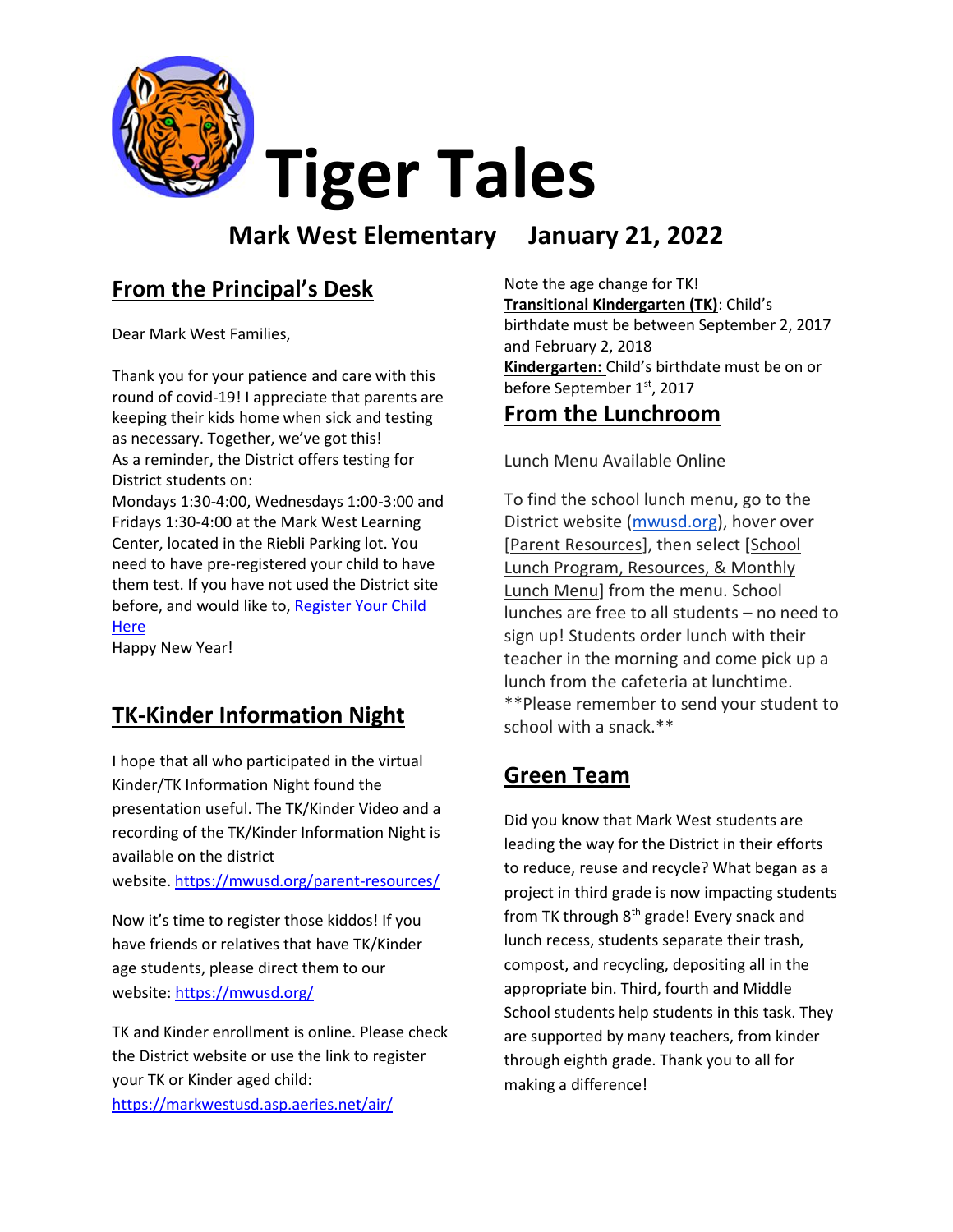

### **Mark West Elementary January 21, 2022**

#### **MARK WEST EDUCATION FOUNDATION** Mstv⊱F

Please encourage 4th-6th grade music students to keep practicing and filling out their BINGO charts. They can win prizes for practicing and singing or playing their instruments for others! We will have some kind of performance at the end of February, but at the moment, we are uncertain what it will look like. Stay tuned!

**Make Music, Eat Polenta! Save the date for our Polenta Feed fundraiser on Saturday, March 12!** We are also looking for volunteers as well as donations for our raffle and silent auction for this event. Do you have connections to a business that can donate? Can you lend a hand at the event? Please let us know if you can help by emailing Shannon or Jason at [mwef@mwusd.org.](mailto:mwef@mwusd.org) Help us keep music education alive in the Mark West School District!

### **Substitutes Needed**

Come help out at school and get paid to do it! We have substitute positions available in the classroom, on the yard, in the library, the cafeteria, and the office. The schedule is flexible – work as little or as much as you like. Stop by the school office to pick up an application or by the District Office (305 Mark West Springs

Road) to talk to Marcia Noxon about signing up today!

# **Safe Routes To School**

**The theme for the month of January is "Idle Free!"**

**Next Walking school Bus is February 2nd!**  Walking School buses will leave from Sam's Market at 7:50 and SaddleBrook at 8:00.

Walk and Roll Wednesdays and Walking School Bus Dates:

Feb. 2<sup>nd</sup> Mar. 2<sup>nd</sup> Apr. 6 May 4

#### **Sports**

5<sup>th</sup>-6<sup>th</sup> grade Boys Basketball tryouts are underway. This year we are playing as a District Level Intramural mini-league. Mark West will be competing against San Miguel and Riebli Elementary Schools, playing each school twice. After the boys finish their games, we will begin with our girls, followed by a co-ed Volleyball mini-league.

The kids were so excited to be able to participate in sports again.

**Noon League Handball Tournament** is just around the corner! 50 students in grades 4,5, and 6 have signed up to compete! Let the games begin!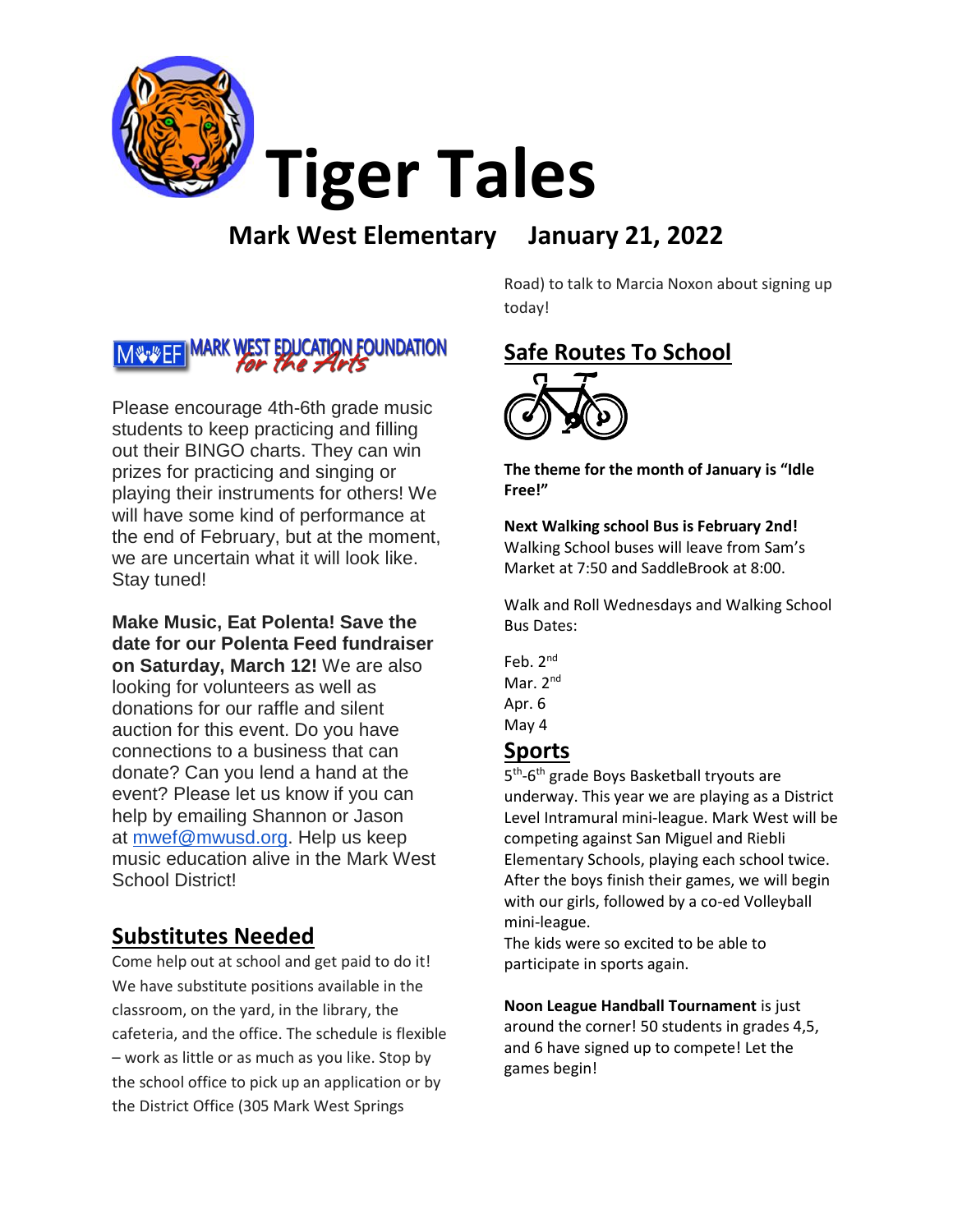

### **Mark West Elementary January 21, 2022**

A Huge "hats off" to our own Mr. Ryan and Mr. Graves for running this wonderful program that is unique to Mark West The kids began with Flag Football in the Fall and will finish the year with Whiffle Ball. Noon League games are the highlight of many kids' memories from Mark West and we know we couldn't do it without Mr. Graves and Mr. Ryan!

### **Student Council**

Our last Spirit Day, in honor of Dr. Martin Luther King Jr. was to "dress as your dream". So many kids were very creative in their ideas. My dream that I shared with students was that each and every student is able to pursue their dream. To continue their education and become whatever they want to become! The next Spirit Day is January  $26<sup>th</sup>$ . Wednesday is the 100<sup>th</sup> day of school, so wear celebrate with 100- dress as a 100-year-old person or wear 100 items, for example; 100 bows, 100 rubber bands in your hair, 100 stickers or stamps. Get creative!

### **Important Dates**

1/24 PTA Board Meeting 1/24 **2022-2023 Online Enrollment for NEW students in grades 1st-6th open at 5:00pm.** 1/26 Hundreds Day 2/14 Lincoln's Birthday Observed- no school 2/21 Presidents' Day no school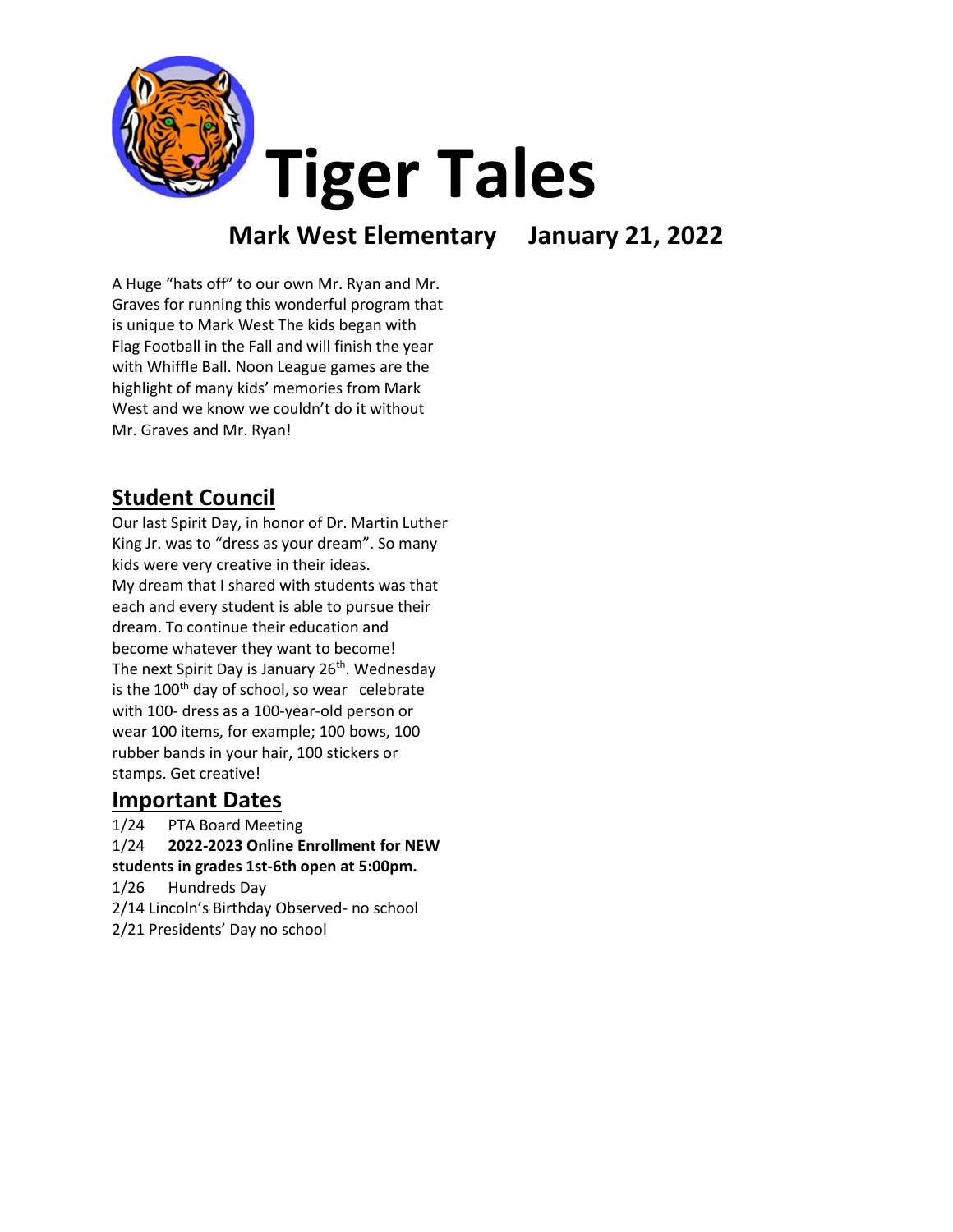

### **Mark West Elementary January 21, 2022**

### **School Activities**



5<sup>th</sup> gr Division, teacups and Dreams 2<sup>nd</sup> gr. Money, Magnets, and Snowmen

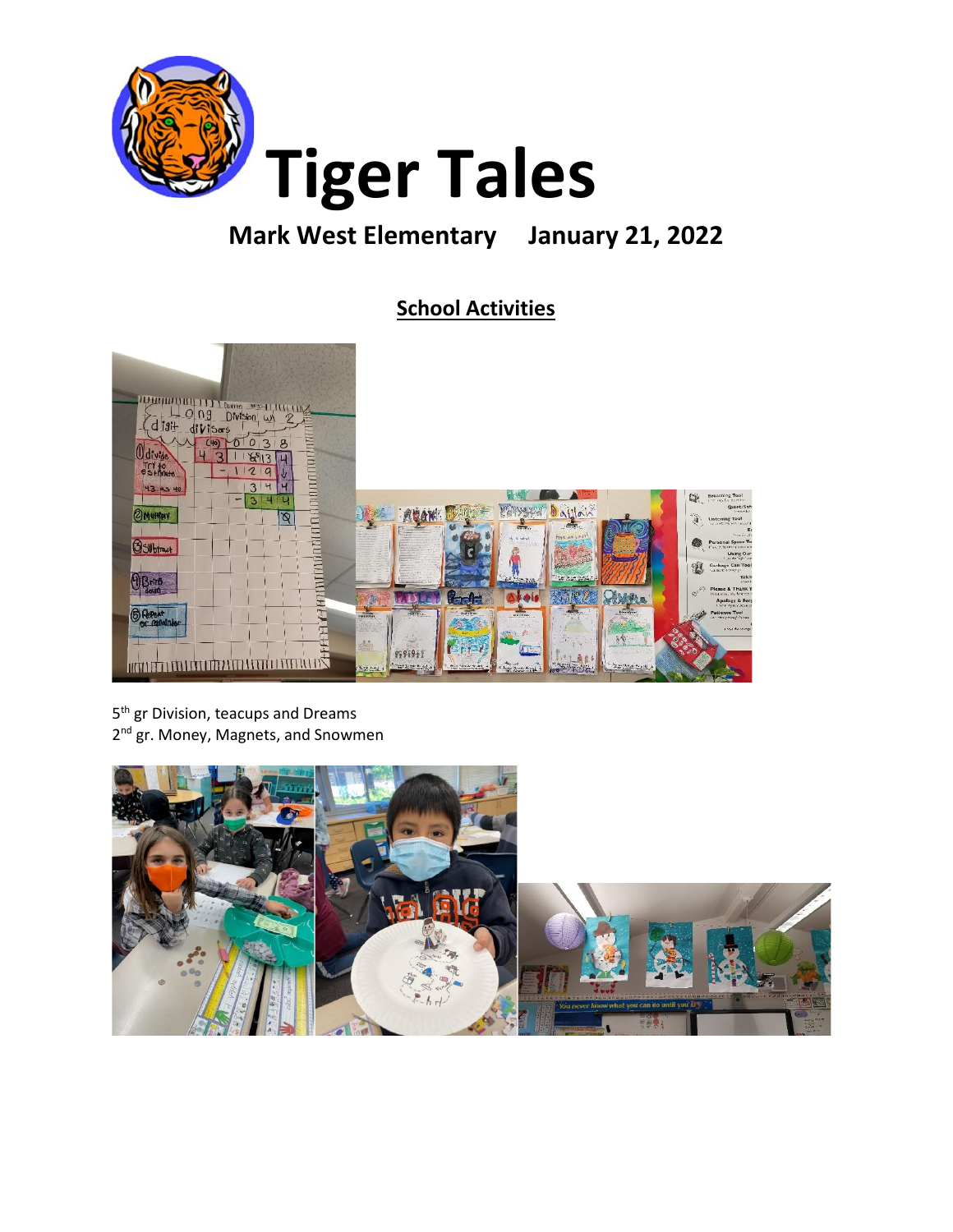

## **Mark West Elementary January 21, 2022**

Kinder Martin Luther King Jr, Science and Winter



Kinder pictures